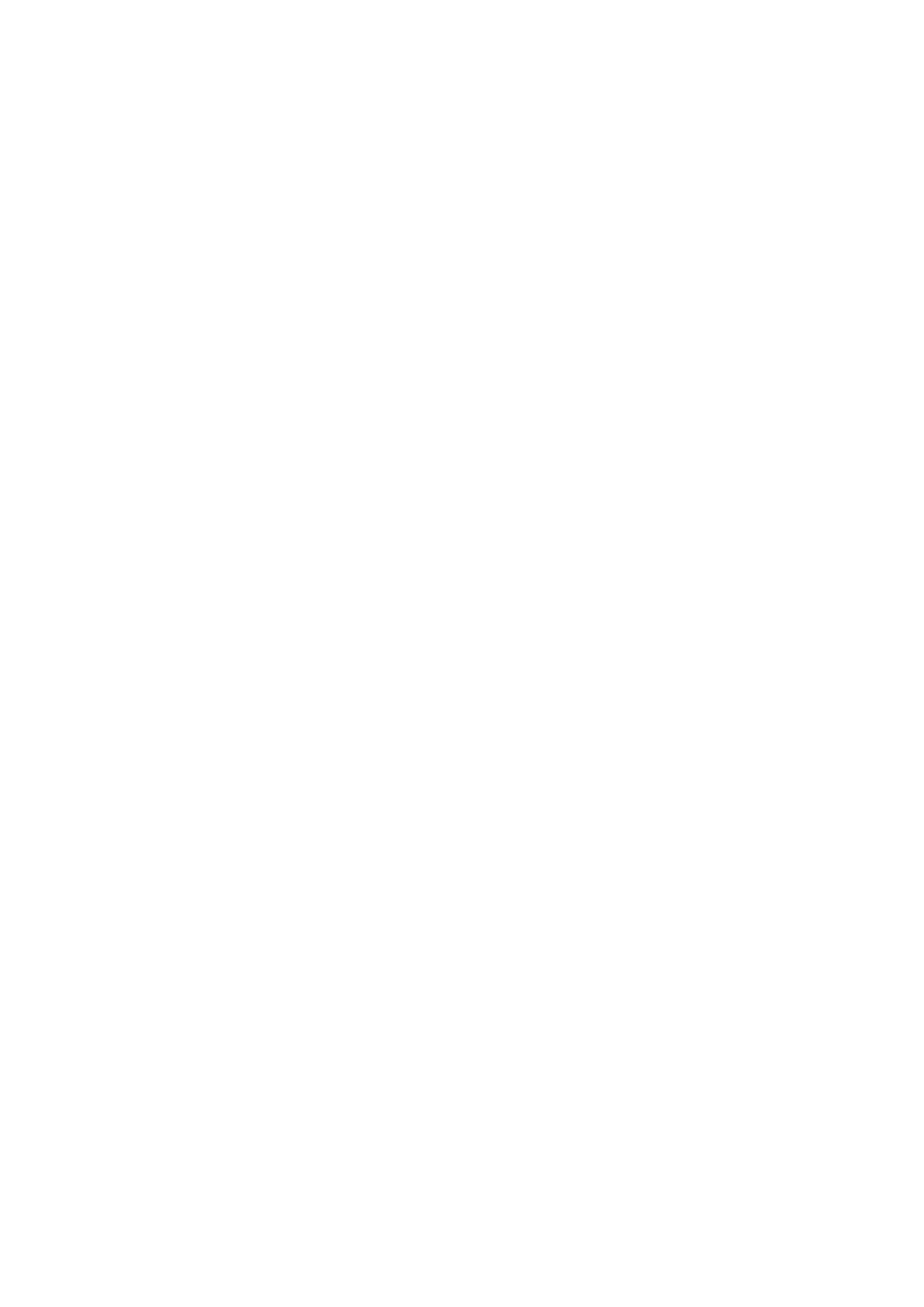# **NORTHERN TERRITORY OF AUSTRALIA**

As in force at 17 June 1977 \_\_\_\_\_\_\_\_\_\_\_\_\_\_\_\_\_\_\_\_

\_\_\_\_\_\_\_\_\_\_\_\_\_\_\_\_\_\_\_\_

## **DISPOSAL OF UNCOLLECTED GOODS REGULATIONS**

## **Regulations under the** *Disposal of Uncollected Goods Act*

### **1 Citation**

These Regulations may be cited as the *Disposal of Uncollected Goods Regulations*.

### **2 Commencement**

These Regulations shall come into operation on the date of commencement of the Ordinance.

#### **3 Forms**

The forms to be used under this Ordinance shall be in accordance with the forms set out in the Schedule.

### **4 Strict compliance unnecessary**

Strict compliance with the forms in the Schedule is not required and substantial compliance shall suffice for the purposes of these Regulations.

### **5 Where application to be made**

- (1) Subject to subregulation (2), an application to a court shall be made to the court nearest to:
	- (a) the place where the bailment arose; or
	- (b) the place where the goods came into the possession of the applicant.
- (2) A court to which an application is made may order that the application be removed to be dealt with by another court.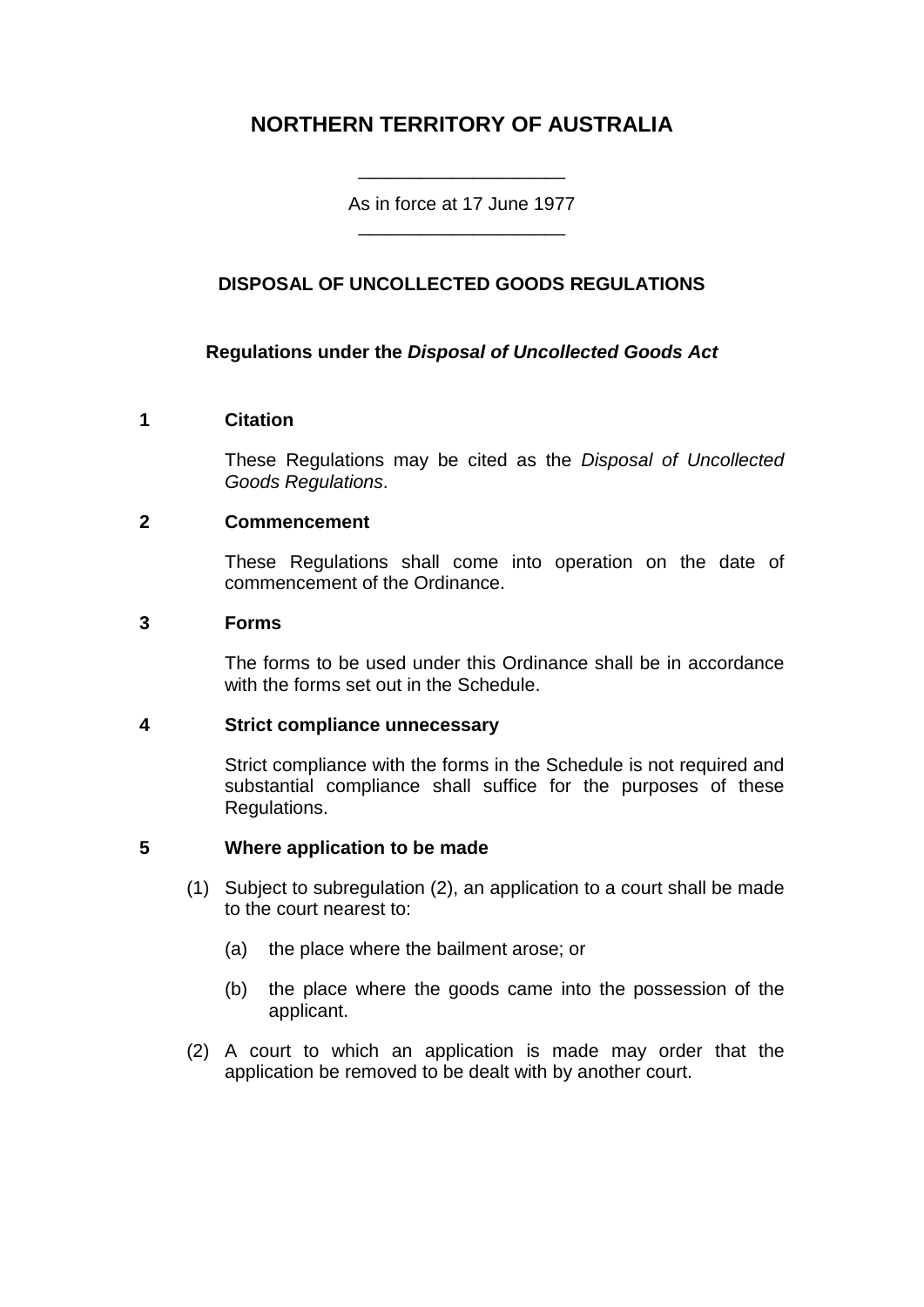### **6 Procedure as to filing of application**

- (1) Where an application to a court is made, it shall be filed with the Clerk who shall set down the application for hearing on a date fixed by the Clerk being not less than 28 days after the filing of the application.
- (2) Where the application is an application under section 12, of the Ordinance the applicant shall, with his application, lodge with the Clerk an affidavit stating that he has complied with the requirements of the Ordinance, and shall annex to that affidavit true copies of such notices as are required by the Ordinance to be given.
- (3) The applicant shall, with his application, produce sufficient duplicate copies of the application and affidavit (if any) to enable persons interested in or likely to be affected by the application to be served.
- (4) The Clerk shall complete, sign and seal each duplicate copy of the application to be served and shall deliver them to the applicant.
- (5) The duplicate copies issued under subregulation (3) shall constitute a summons under the Local Courts Ordinance and the provisions of that Ordinance and its rules regarding service and proof of service shall apply.

## **7 Service**

Subject to the Ordinance, copies of the application shall be served on the respondent and all parties interested in or likely to be affected by the application at least 14 clear days before the time fixed for hearing or such lesser time as the court at the hearing may allow.

## **8 Orders joining other parties**

Where the court is of the view that a person, other than the applicant or respondent in an application, appears to have or claims to have an interest in goods the subject of the application, the court may order that that person be joined as a party to the application and may make orders as to service.

### **9 Orders may be made in absence of person served**

If a person served with an application does not attend, either in person or by his counsel, at the time and place fixed for the hearing of the application, the court may make orders in his absence.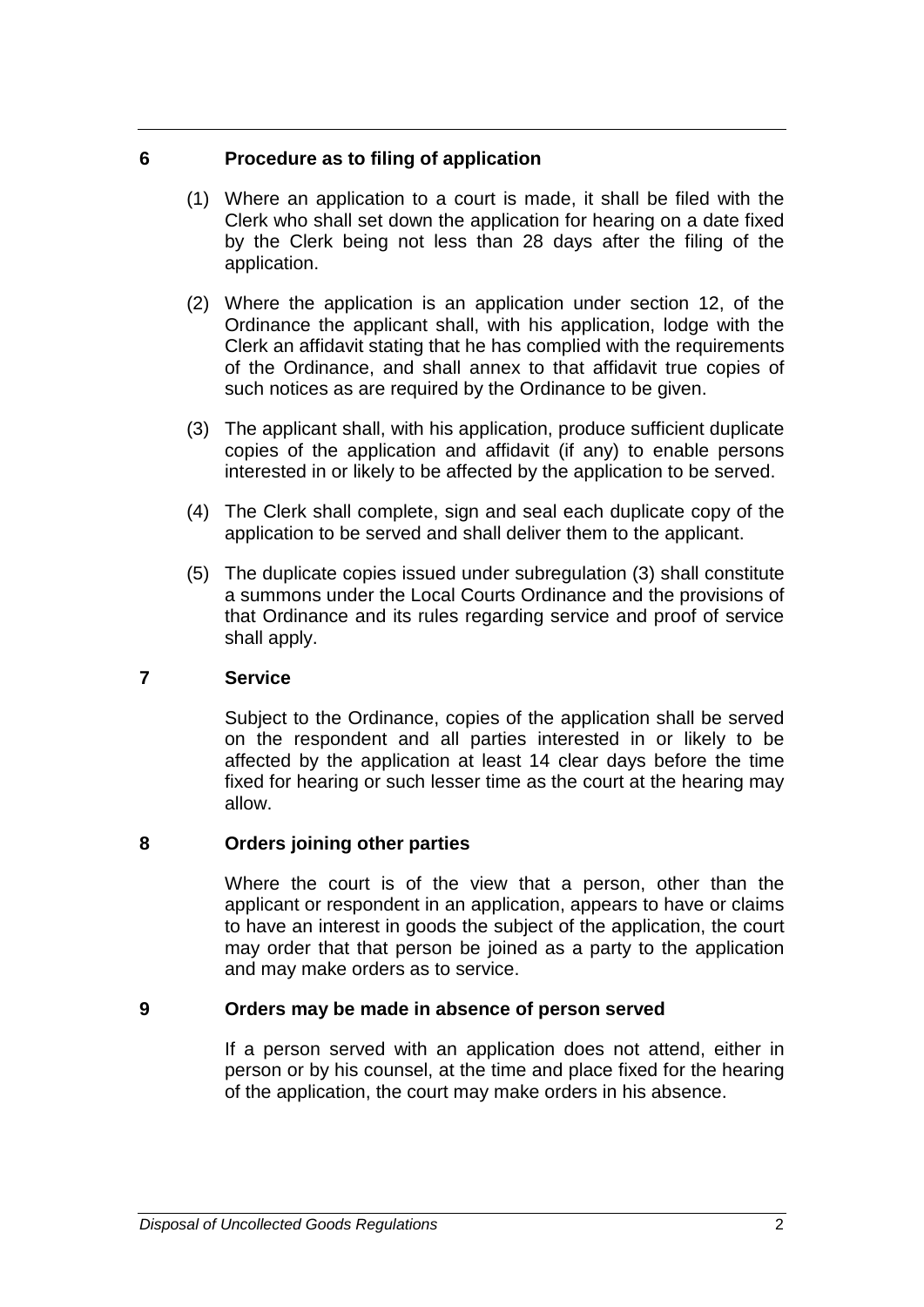# **Schedule**

## FORM 1

sections  $8(1)(a)$  and  $23(2)$  and  $(3)$ 

### *Disposal of Uncollected Goods Ordinance*

NOTICE UNDER PART II THAT GOODS ARE READY FOR REDELIVERY

To ...................................................……………………………………………….. of ........................................……………………………………………....... Bailor

- 1. The following goods: (1) ..…………………………………situated at .............................................. are now available for redelivery to you at .................................................................................................................
- 2. I claim the amount of \$.......... is due by you for charges. This amount is calculated as follows:

....................................................................................................................

- 3. Unless you take redelivery of the goods or give directions for their redelivery, or give notice in writing to (2) ................... of .................... bailee, that you dispute all or any of the matters contained in this notice:
	- (a) the goods will be sold or otherwise disposed of in accordance with the Ordinance; or
	- (b) an application will be made to the court for an order to sell the goods under Part III of the Ordinance. (3)

- (1) Give a sufficient description of the goods.<br>(2) Insert name and address of the person, fir
- Insert name and address of the person, firm or company with whom the goods were bailed.

\_\_\_\_\_\_\_\_\_\_\_\_\_\_\_\_\_\_\_\_\_\_\_\_\_\_\_\_\_\_\_\_\_\_\_\_\_\_\_\_\_\_\_\_\_\_\_\_\_\_\_\_\_\_\_\_\_\_\_\_\_\_

(3) Strike out whichever is not applicable.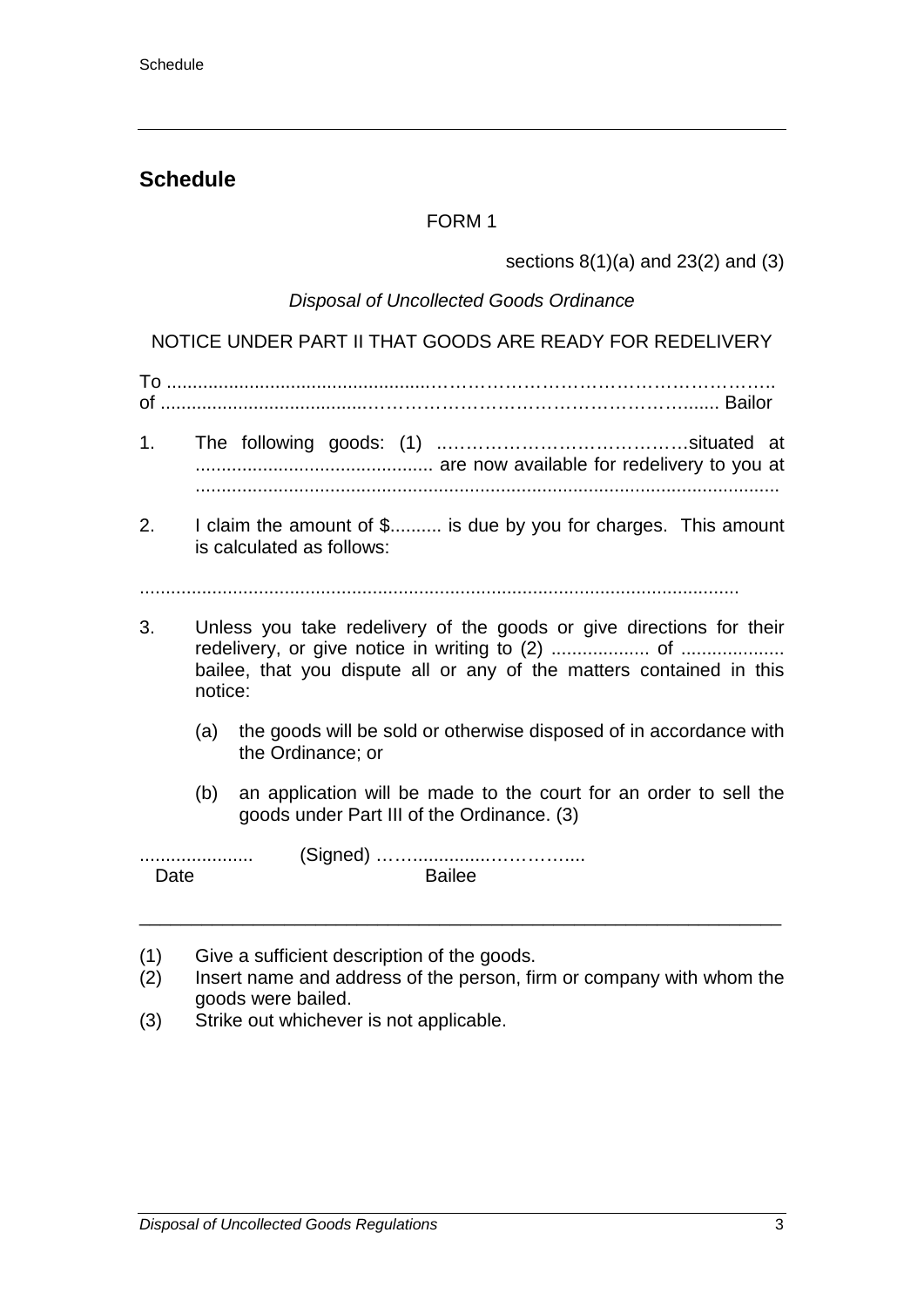sections 8(1)(b) and 23(2) and (4)

# *Disposal of Uncollected Goods Ordinance*

# NOTICE UNDER PART II OF INTENTION TO SELL GOODS

To ..............................................………………………………………………....... of .....................................……………………………………………........., Bailor

- 1. You were given notice on ......... of .......... 19... that the following goods: (1) ....................………………………........................................................ ................................................. situated at ............................................. were ready for redelivery.
- 2. I claim the amount of \$.......... is due by you for charges.
- 3. I estimate that these goods are goods to the value of \$........ (2) to which Part II of the above mentioned Ordinance applies.
- 4. Unless, within one month from the date of the giving of this notice, you:
	- (a) pay the charges due on the goods and give directions for their redelivery; or
	- (b) give notice in writing to (3) .................. of ...................................., bailee, that you claim that the goods exceed \$200 in value,

it is intended to sell the goods in accordance with the Ordinance.

..............………....... (Signed) ......…………........... Date **Bail**ee

- (1) Give a sufficient description of the goods.<br>(2) State bailee's estimate of the value of the
- State bailee's estimate of the value of the goods.
- (3) Insert name and address of person, firm or company with whom the goods were bailed.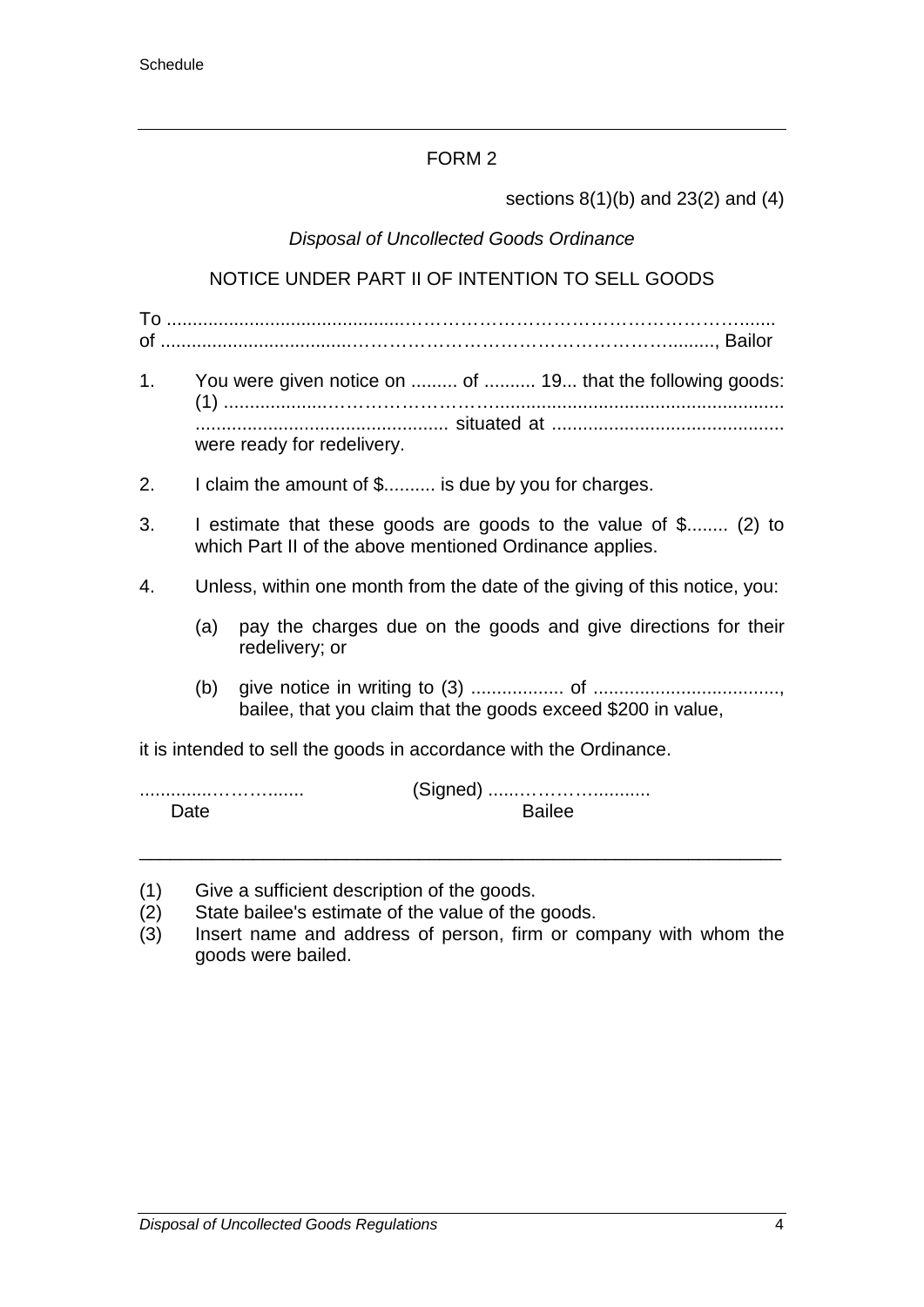sections 8(1)(c)

# *Disposal of Uncollected Goods Ordinance*

# NOTICE OF INTENDED SALE TO BE ADVERTISED IN GAZETTE

| on the  day of  given you notice that the undermentioned<br>goods are ready for redelivery, intend after the  day of  to sell<br>those goods. |  |  |
|-----------------------------------------------------------------------------------------------------------------------------------------------|--|--|

# GOODS

| <br>Date | <b>Bailee</b> |
|----------|---------------|

\_\_\_\_\_\_\_\_\_\_\_\_\_\_\_\_\_\_\_\_\_\_\_\_\_\_\_\_\_\_\_\_\_\_\_\_\_\_\_\_\_\_\_\_\_\_\_\_\_\_\_\_\_\_\_\_\_\_\_\_\_\_

(1) Insert description of the goods.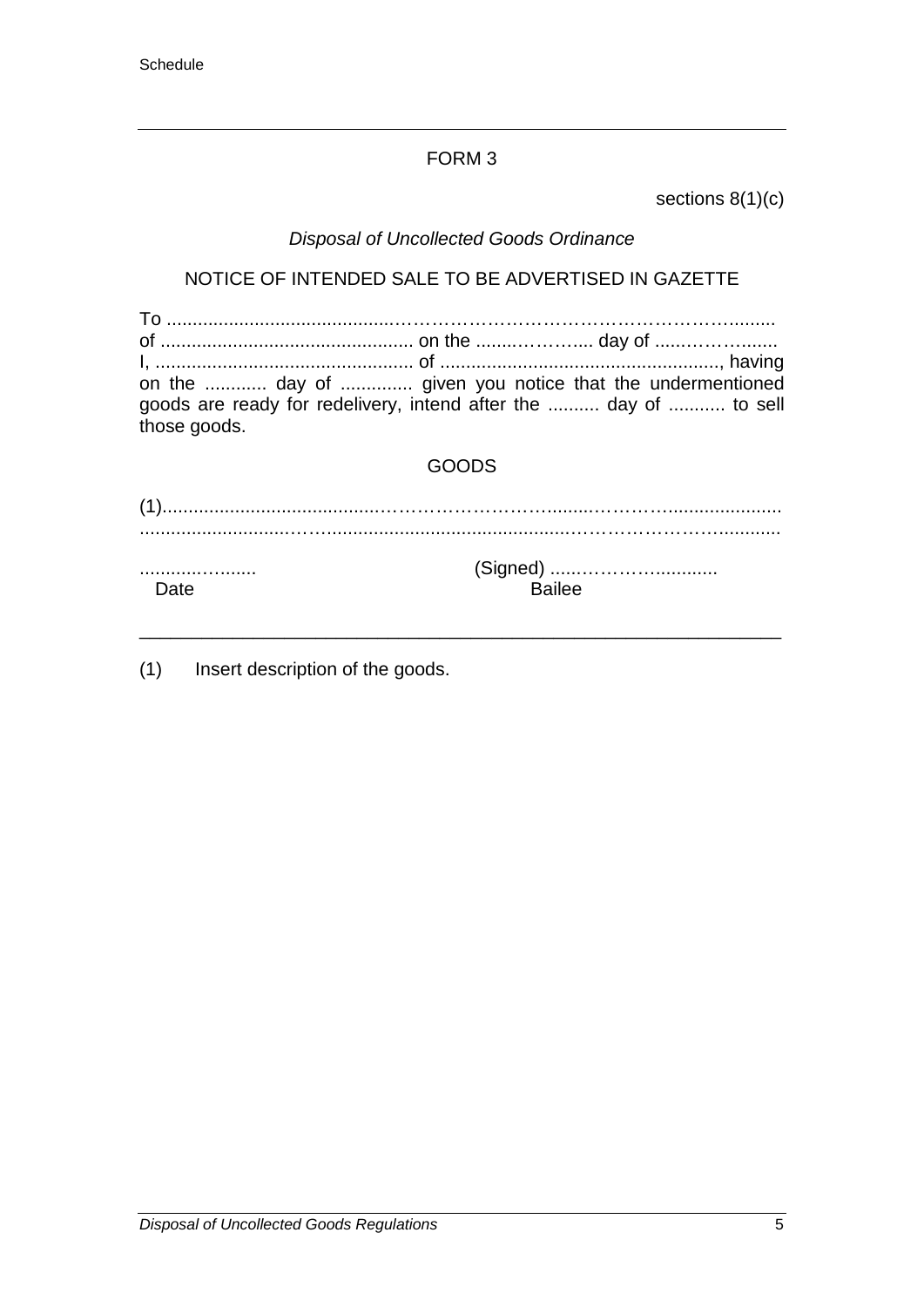sections 10(1)(a) and 23(2) and (6)

### *Disposal of Uncollected Goods Ordinance*

## NOTICE UNDER PART II TO TREAT A DISPUTE AS DETERMINED

To .............................................………………………………………………........ of ...................................……………………………………………..........., Bailor

- 1. With reference to the following goods: (1) ............................................................................ a dispute arose on ........................... between you and the undermentioned bailee, as under: (2)...............................................................................................
- 2. The goods are available for redelivery to you at .............................…………......................................................................
- 3. Unless not more than one month from the date of the giving of this notice you:
	- (a) pay the charges lawfully due on the goods and take them or give directions for their redelivery; or
	- (b) give notice in writing to (3) .................. of ..................................., bailee, that you object to this dispute being treated as determined,

the goods will be sold or otherwise disposed of in accordance with the Ordinance.

4. The amount of \$........ is claimed by me as due by you for charges.

...................... (Signed) ......…………............ Date **Bailte** 

- (1) Give a sufficient description of the goods.
- (2) Give the nature of the dispute and the manner in which it arose.
- (3) Insert name and address of person, firm or company with whom the goods were bailed.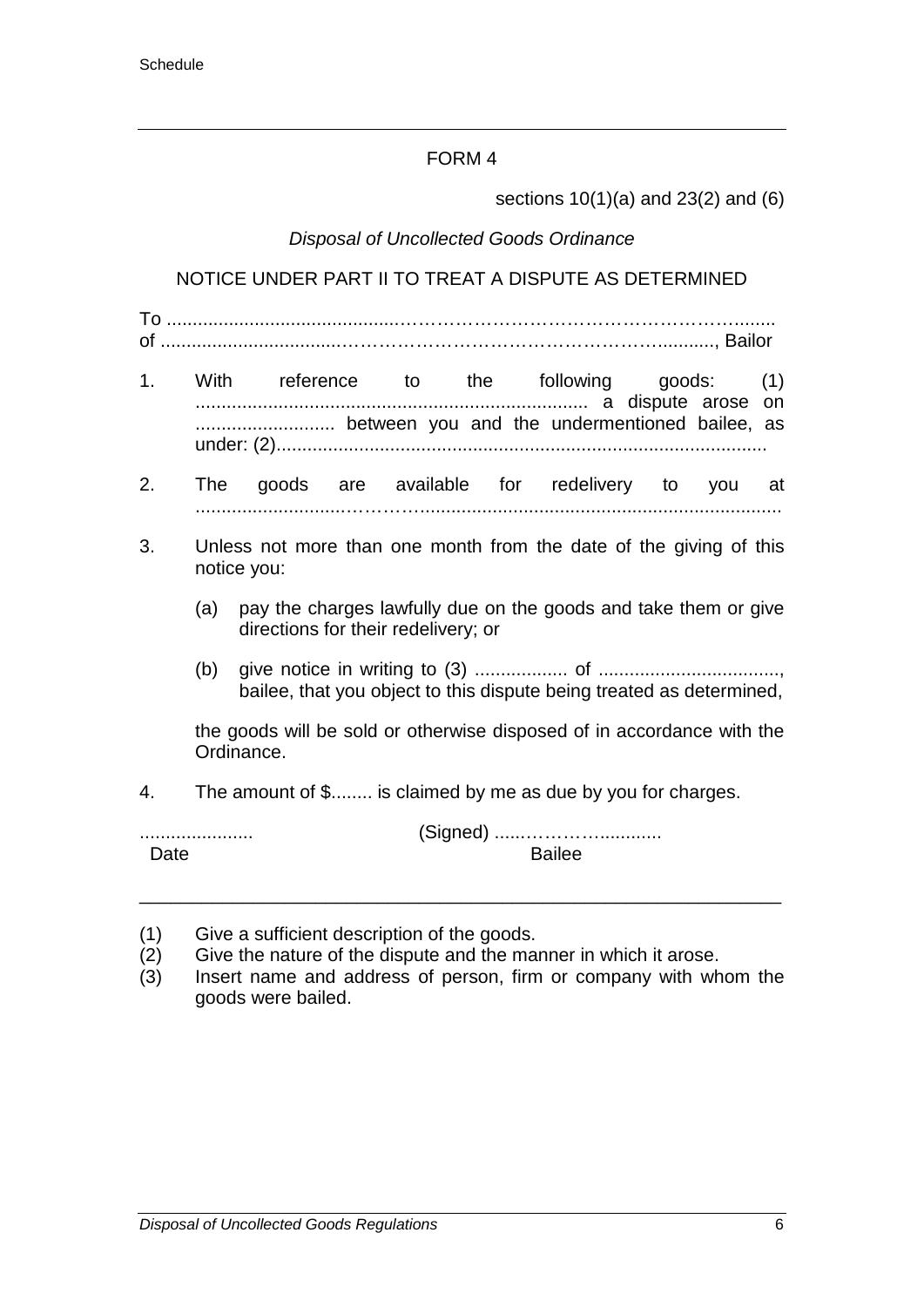sections 10 and 21(1)

## *Disposal of Uncollected Goods Ordinance*

### APPLICATION UNDER PART II TO LOCAL COURT TO DETERMINE A DISPUTE

No. ...........

In the Local Court of .........………....

**BETWEEN** 

.........…..........) Applicant of ...................)

and

..........….........) Respondent of ..................)

- 1. On ............... of ............... 19...., at .................. a dispute arose between the applicant and the respondent concerning goods in the possession of the applicant/respondent (1) under the following circumstances: (2) ........................................……………………………...
- 2. The applicant hereby applies for a determination of that dispute.

Dated the ................ day of ................ 19....

(Signed) .................. Applicant, or Applicant's **Solicitor** 

This application will be heard in the Local Court at ................................., at ........... o'clock, on the .............. day of .............., 19....

\_\_\_\_\_\_\_\_\_\_\_\_\_\_\_\_\_\_\_\_\_\_\_\_\_\_\_\_\_\_\_\_\_\_\_\_\_\_\_\_\_\_\_\_\_\_\_\_\_\_\_\_\_\_\_\_\_\_\_\_\_\_

..................... Clerk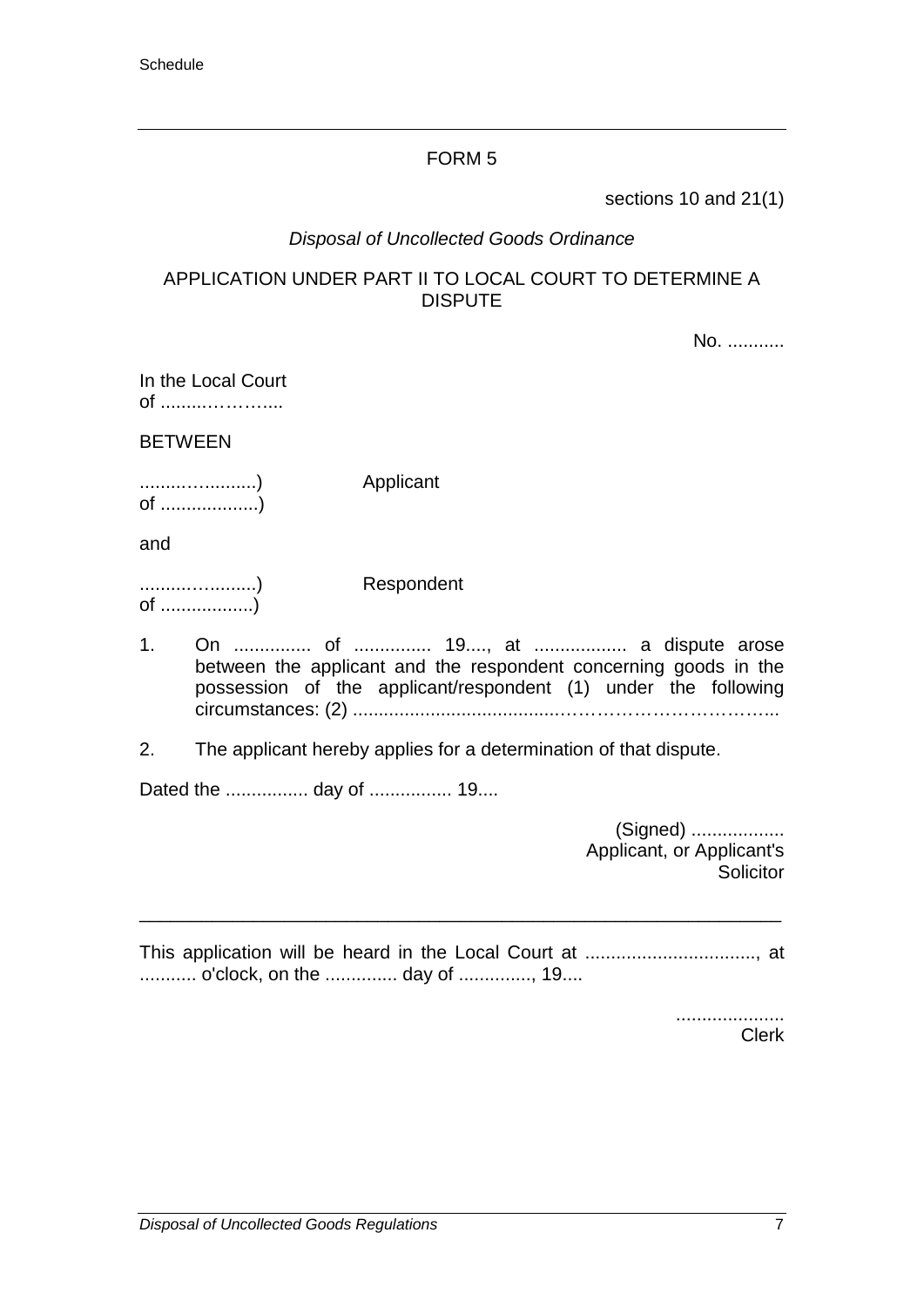Schedule

|  | TO The Respondent )                   |     |
|--|---------------------------------------|-----|
|  |                                       | (3) |
|  |                                       |     |
|  | If you do not attand oithor in norson |     |

If you do not attend either in person or by your counsel or solicitor at the time and place fixed above for the hearing of the application, the Court may make orders in your absence.

- 
- (1) Strike out whichever is inapplicable.<br>(2) Set out short particulars of circumsta
- (2) Set out short particulars of circumstances.<br>(3) A copy of this application must be served A copy of this application must be served on the respondent and any other person interested in or likely to be affected by the application.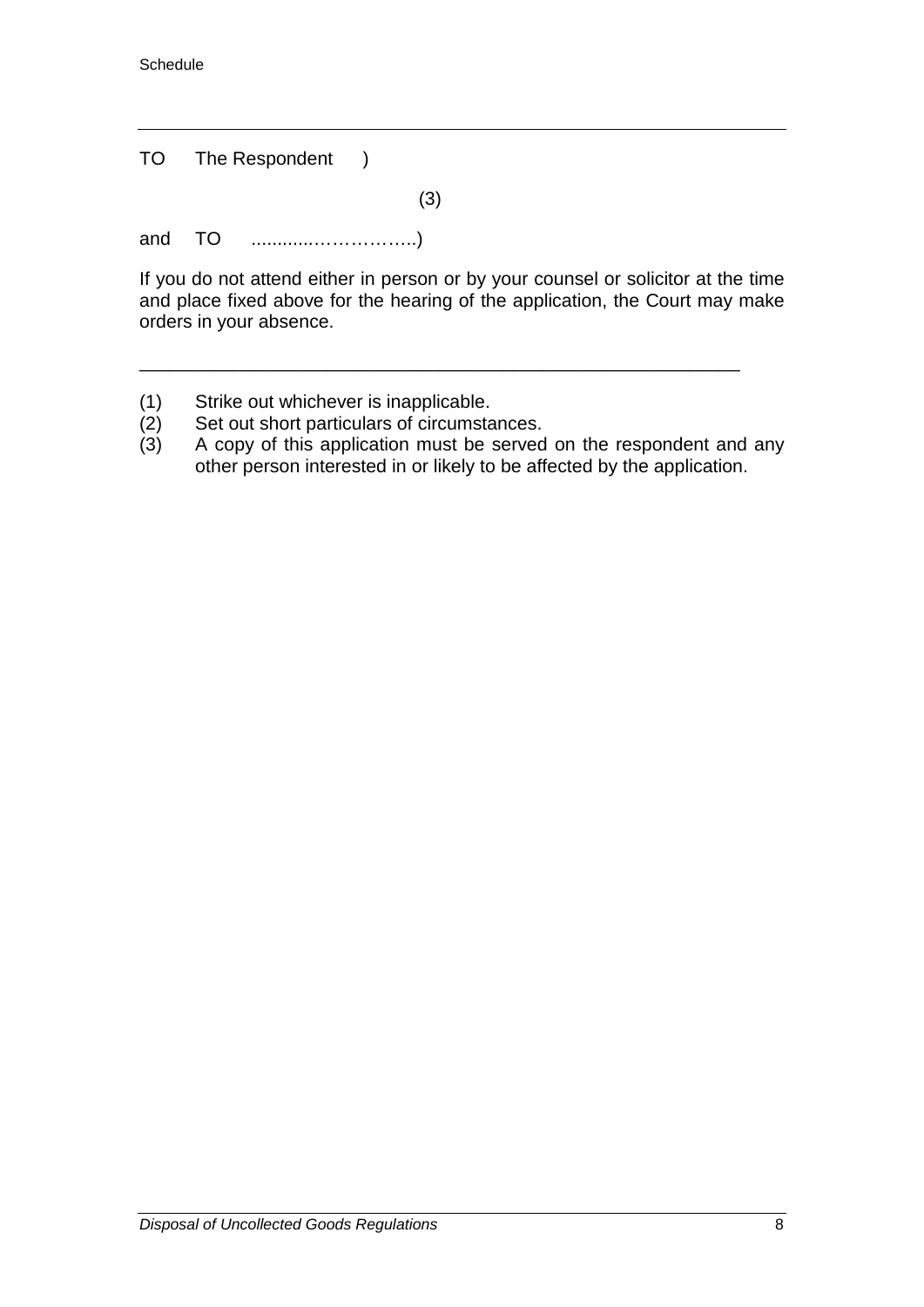sections 13(1)(a) and 23(2) and (5)

## *Disposal of Uncollected Goods Ordinance*

#### NOTICE UNDER PART III OF INTENTION TO APPLY TO COURT FOR AN ORDER TO SELL GOODS IN POSSESSION WHERE SECTION 12(1)(a) APPLIES

To the Commissioner of Police,

and To (1) .........................................

- 1. The following goods: (2) ..............................…………………................ .......................................................... came into the possession of .............................. on the .................. in the following circumstances: (3) …………………………………………………………………………….
- 2. I am unaware of the identity or the whereabouts of the person through whom I came into possession of the goods.
- 3. Unless not more than one month after the giving of this notice the person entitled to possession of the goods takes possession of the goods, it is intended to make an application to the Court for an order to sell the goods in accordance with the Ordinance.

| Date | Person in possession of goods |
|------|-------------------------------|

(1) Copies of this notice must also be sent to every other person, if any, that the person in possession has reason to believe has or claims to have an interest in the goods.

- (2) Give a sufficient description of the goods.<br>(3) Set out short particulars of circumstances
- Set out short particulars of circumstances.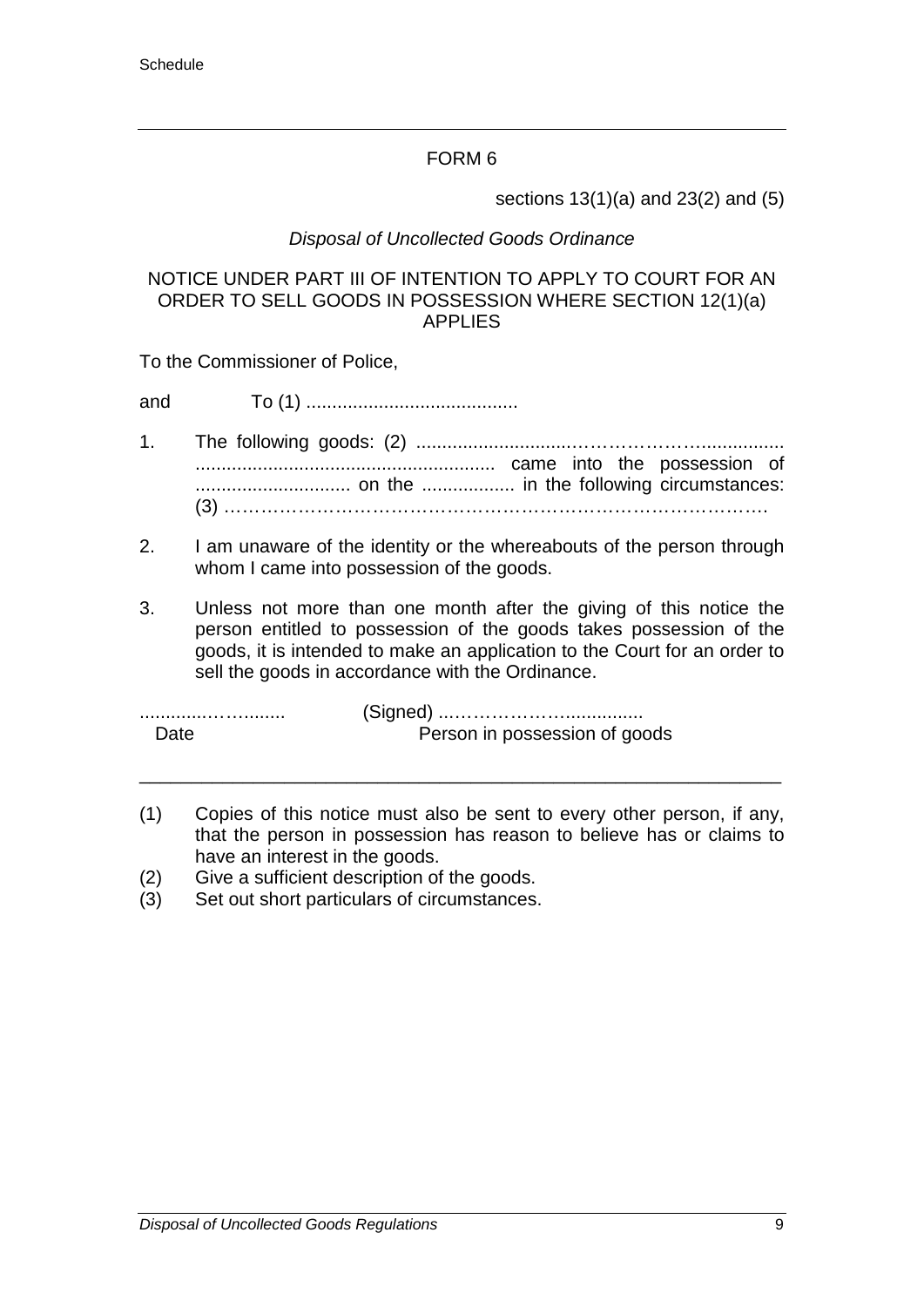sections 13(1)(b) and 23(2) and (5)

## *Disposal of Uncollected Goods Ordinance*

NOTICE UNDER PART III OF INTENTION TO APPLY TO COURT FOR AN ORDER TO DISPOSE OF GOODS IN POSSESSION OTHERWISE THAN UNDER A BAILMENT, WHERE SECTION 12(1)(b) APPLIES

To (1) ...........................................……………………………………………......... of .....................................................………………………………………………..

- 1. On .............. at .........................., the following goods (2) ................................…………................................................................... ......................................... now situated at .......................................... came, through you, into the possession of (3) ............ .................................................... of ....................................................... under the following circumstances: (4) .................................................................................................................
- 2. Unless not more than one month from the date of the giving of this notice you relieve the abovenamed of possession of the goods, it is intended to make an application to the Court for an order to sell them in accordance with the Ordinance.

...................... (Signed) ...................................................... Date **Person** in possession of the goods

NOTE: Copies of this notice must also be sent to the Commissioner of Police and to every other person, if any, that the person in possession has reason to believe has or claims to have an interest in the goods.

(1) Name and address of person through whom possession was acquired.

- (2) Give a sufficient description of the goods.
- (3) Insert name and address of person in possession of the goods.
- (4) Set out short particulars of circumstances.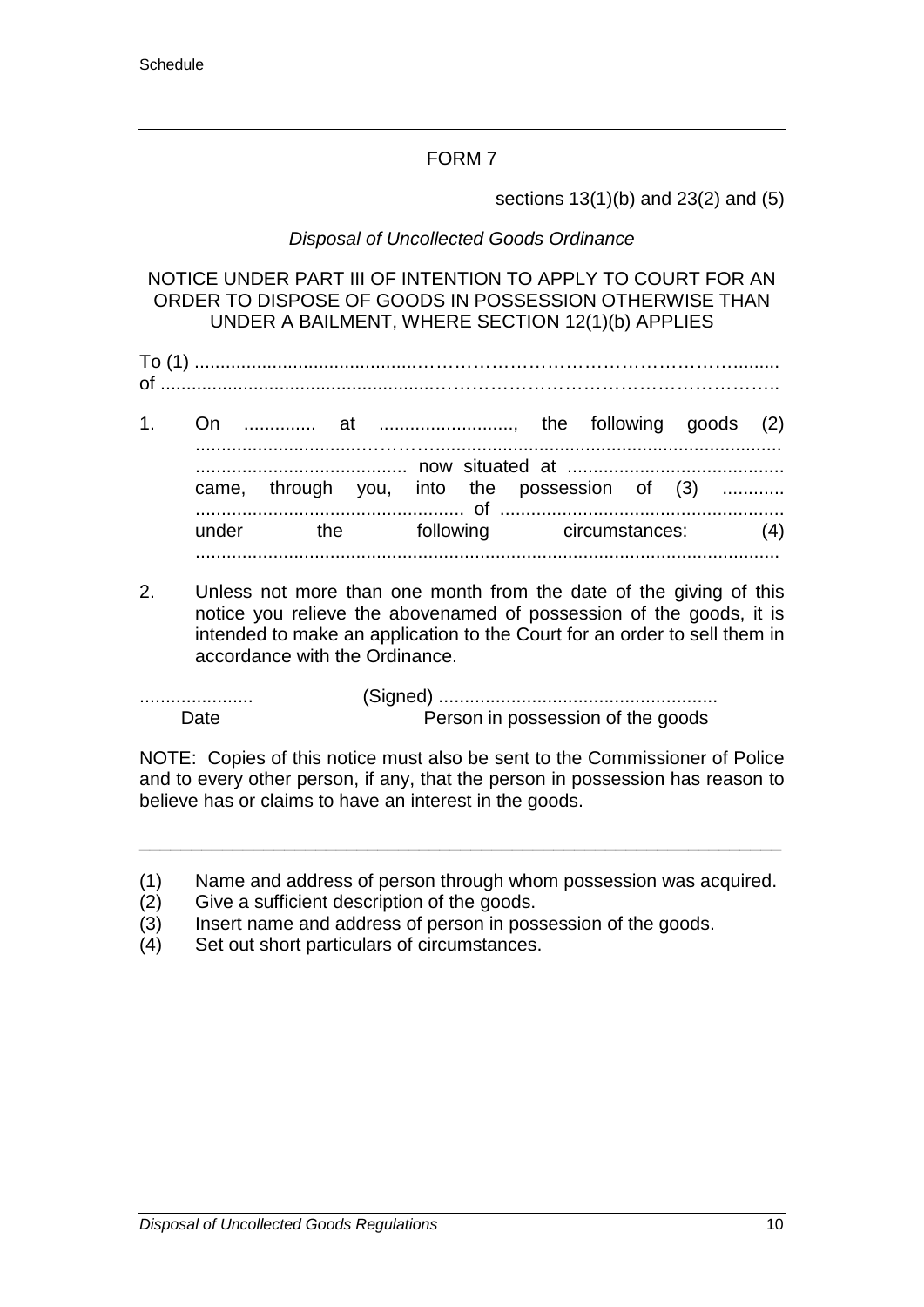sections 13(1)(c) and 23(2) and (5)

## *Disposal of Uncollected Goods Ordinance*

#### NOTICE UNDER PART III OF INTENTION TO APPLY TO COURT FOR AN ORDER TO SELL GOODS UNDER BAILMENT WHERE SECTION 12(1)(c) APPLIES

To .........................................………………………………………………............ of ....................…………………………………………….........................., Bailor

- 1. You were given notice on .......... of ......... 19... that the following goods: (1) ................………………………........................................................... ......................................... situated at ............................................. were ready for redelivery.
- 2. (2) A dispute relating to the goods was deter-mined on ................................ in the following manner: ...................................... ..............................................................................................................
- 3. Unless not more than one month after the date of the giving of this notice you pay the charges lawfully due on the goods and take redelivery of the goods or give directions for their delivery, (3) ....................... of ............................................., bailee, intends making an application to the Court for an order to sell them in accordance with the Ordinance.

............……......... (Signed) ……........……......... Date **Bailee** 

NOTE: Copies of this notice must also be sent to the Commissioner of Police and to every other person, if any, that the bailee has reason to believe has or claims to have an interest in the goods.

- (1) Give a sufficient description of the goods.
- (2) Strike paragraph out if there was no dispute.
- (3) Insert name and address of the person, firm or company with whom the goods were bailed.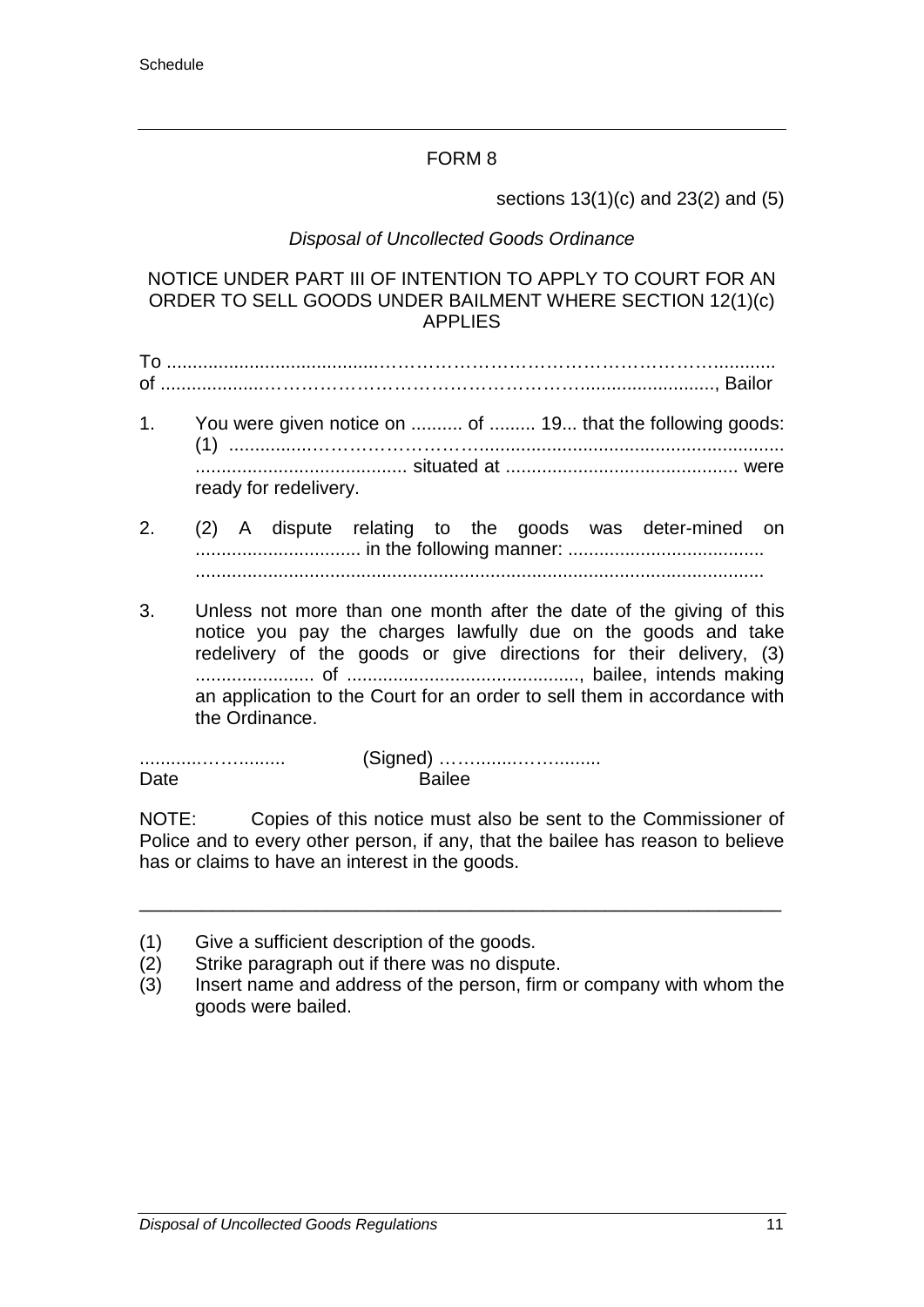sections 12(1)(a) and 21(1)

#### *Disposal of Uncollected Goods Ordinance*

#### APPLICATION UNDER PART III FOR AN ORDER TO DISPOSE OF GOODS IN POSSESSION OTHERWISE THAN UNDER A BAILMENT WHERE SECTION 12(1)(a) APPLIES

No. ...........

| In the Local Court |  |
|--------------------|--|
| of                 |  |

................…..) Applicant of .................)

- 1. On the ............ day of ............ 19...., at .................. the applicant came into possession of the following goods: (1) .................................................................................................... under the following circumstances: (2) ..........................................................
- 2. The applicant is unaware of the identity or whereabouts of the person through whom he came into possession of the goods.
- 3. The applicant applies for an order to sell the goods in accordance with the Ordinance.

Dated this ............... day of ................ 19....

(Signed) ................... Applicant or Applicant's **Solicitor** 

NOTE: It is not intended to serve this application on any person other than: (3) ...............................................................................................……………...

\_\_\_\_\_\_\_\_\_\_\_\_\_\_\_\_\_\_\_\_\_\_\_\_\_\_\_\_\_\_\_\_\_\_\_\_\_\_\_\_\_\_\_\_\_\_\_\_\_\_\_\_\_\_\_\_\_\_\_\_\_\_

This application will be heard in the Local Court at ....................., at ........... o'clock on the .............. day of .............., 19.... ......……...............Clerk

- (1) Give a sufficient description of the goods.
- (2) Set out short particulars of circumstances.
- (3) A copy of this application must be served on the Commissioner of Police and any other person that the applicant has reason to believe has or claims to have an interest in the goods.

TO The Commissioner of Police and (3) ..........................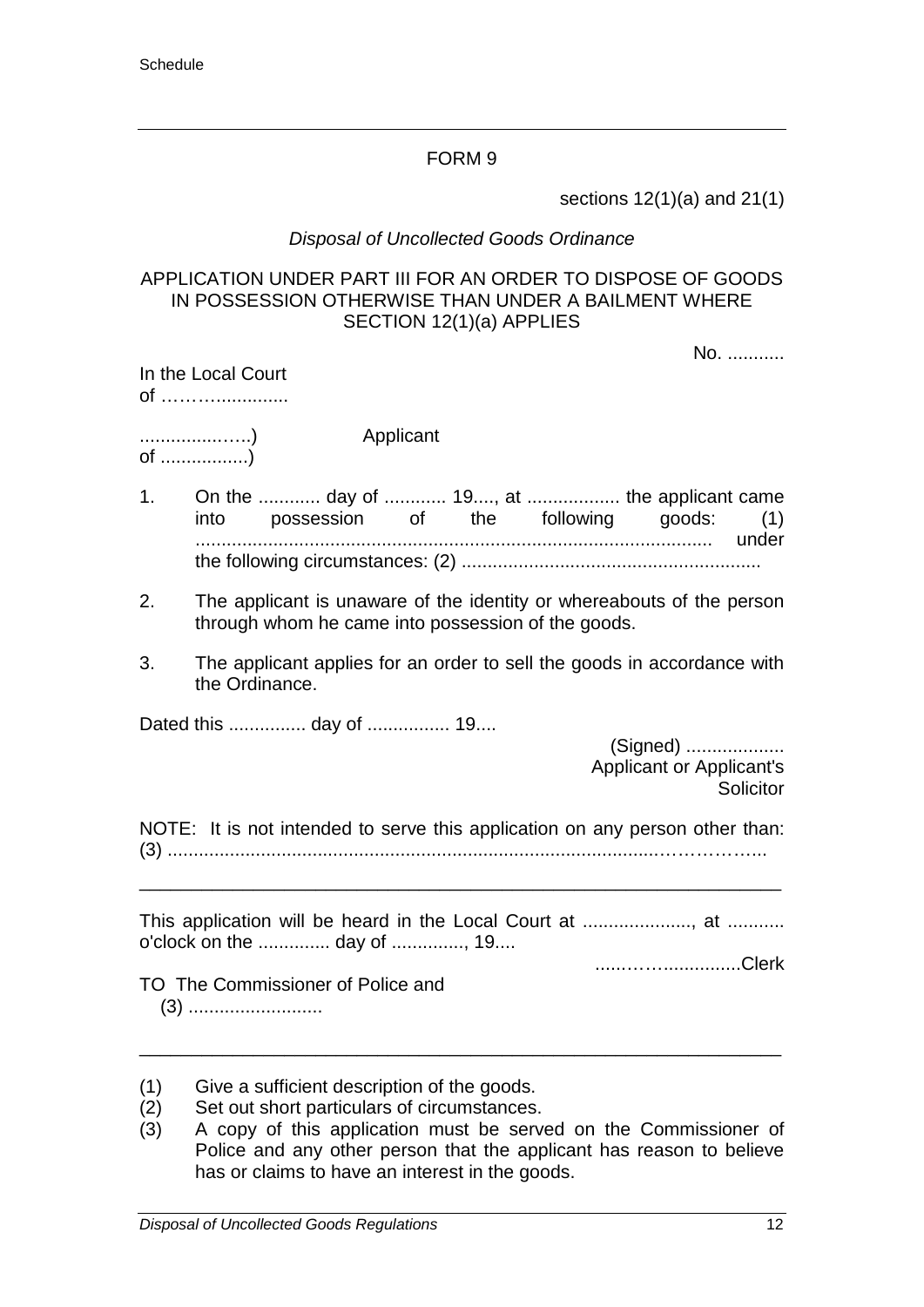sections 12(1)(b) and 21(1)

#### *Disposal of Uncollected Goods Ordinance*

#### APPLICATION UNDER PART III FOR AN ORDER TO DISPOSE OF GOODS IN POSSESSION OTHERWISE THAN UNDER A BAILMENT IN THE COURSE OF A BUSINESS, WHERE SECTION 12(1)(b) APPLIES

No. ...........

In the Local Court of ......……….......

BETWEEN

...........…......) Applicant of .....…........)

and

.........…........) Respondent of ......….......)

- 1. On the ............ day of ............. 19...., the applicant, came into possession of the following goods: (1) ............................................... .......................................................... through the respondent, under the following circumstances: (2) ………………....................................... ............................………………………………………...............................
- 2. The respondent has failed to relieve the applicant of the possession of the goods.
- 3. The applicant hereby applies for an order to sell the goods in accordance with the Ordinance.

Dated this ............... day of ................ 19....

(Signed) ..……................ Applicant, or Applicant's Solicitor

This application will be heard in the Local Court at ....................., at ........... o'clock, on the .............. day of .............., 19....

\_\_\_\_\_\_\_\_\_\_\_\_\_\_\_\_\_\_\_\_\_\_\_\_\_\_\_\_\_\_\_\_\_\_\_\_\_\_\_\_\_\_\_\_\_\_\_\_\_\_\_\_\_\_\_\_\_\_\_\_\_\_

.....…............... Clerk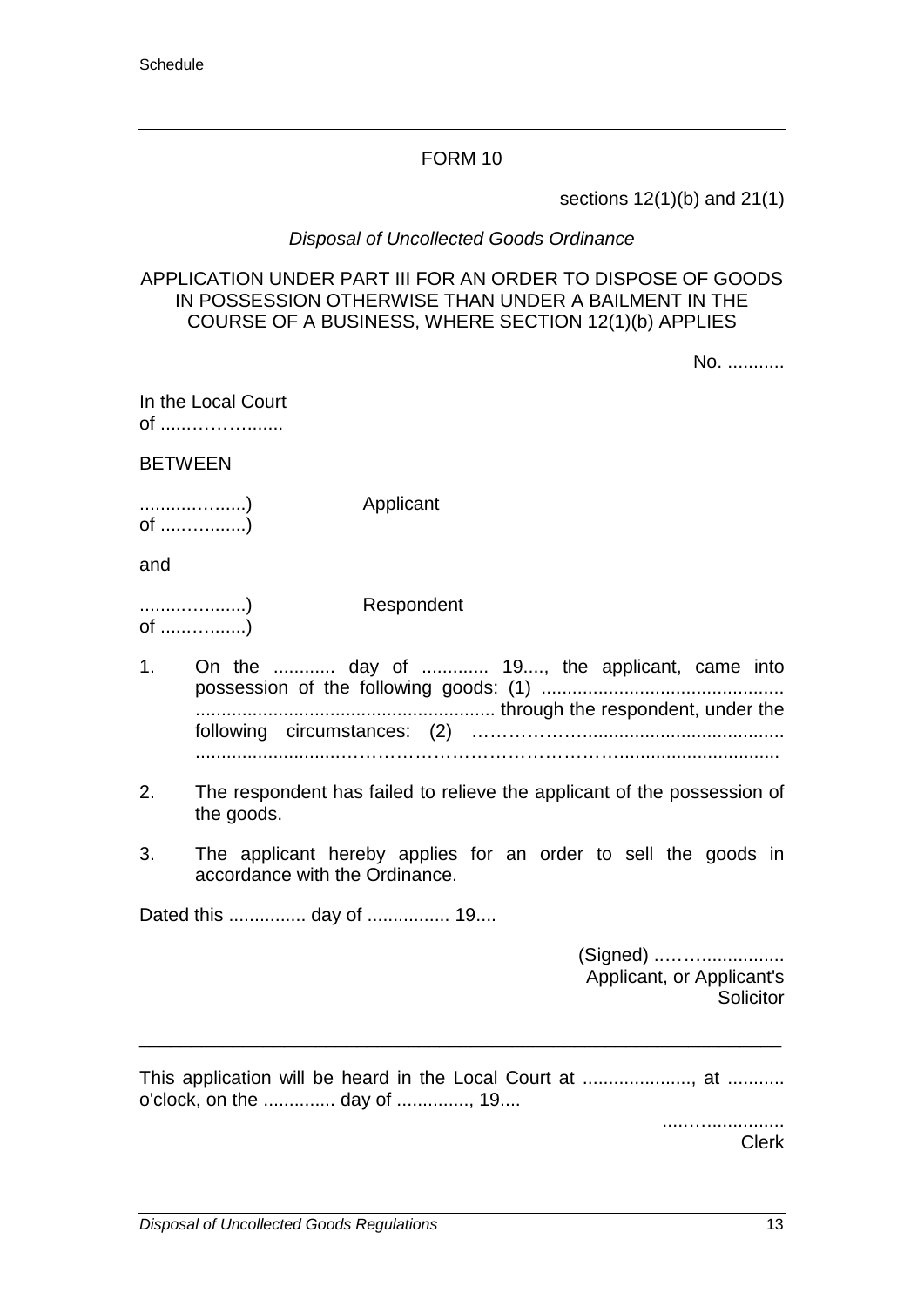TO The Respondent )

(3)

TO .............. )

If you do not attend either in person or by your counsel or solicitor at the time and place fixed above for the hearing of this application the Court may make orders in your absence.

- (1) Give a sufficient description of the goods.<br>(2) Set out short particulars of circumstances.
- 
- (2) Set out short particulars of circumstances.<br>(3) A copy of this application must be serve A copy of this application must be served on the respondent, every other person that the applicant has reason to believe has or claims to have an interest in the goods and the Commissioner of Police.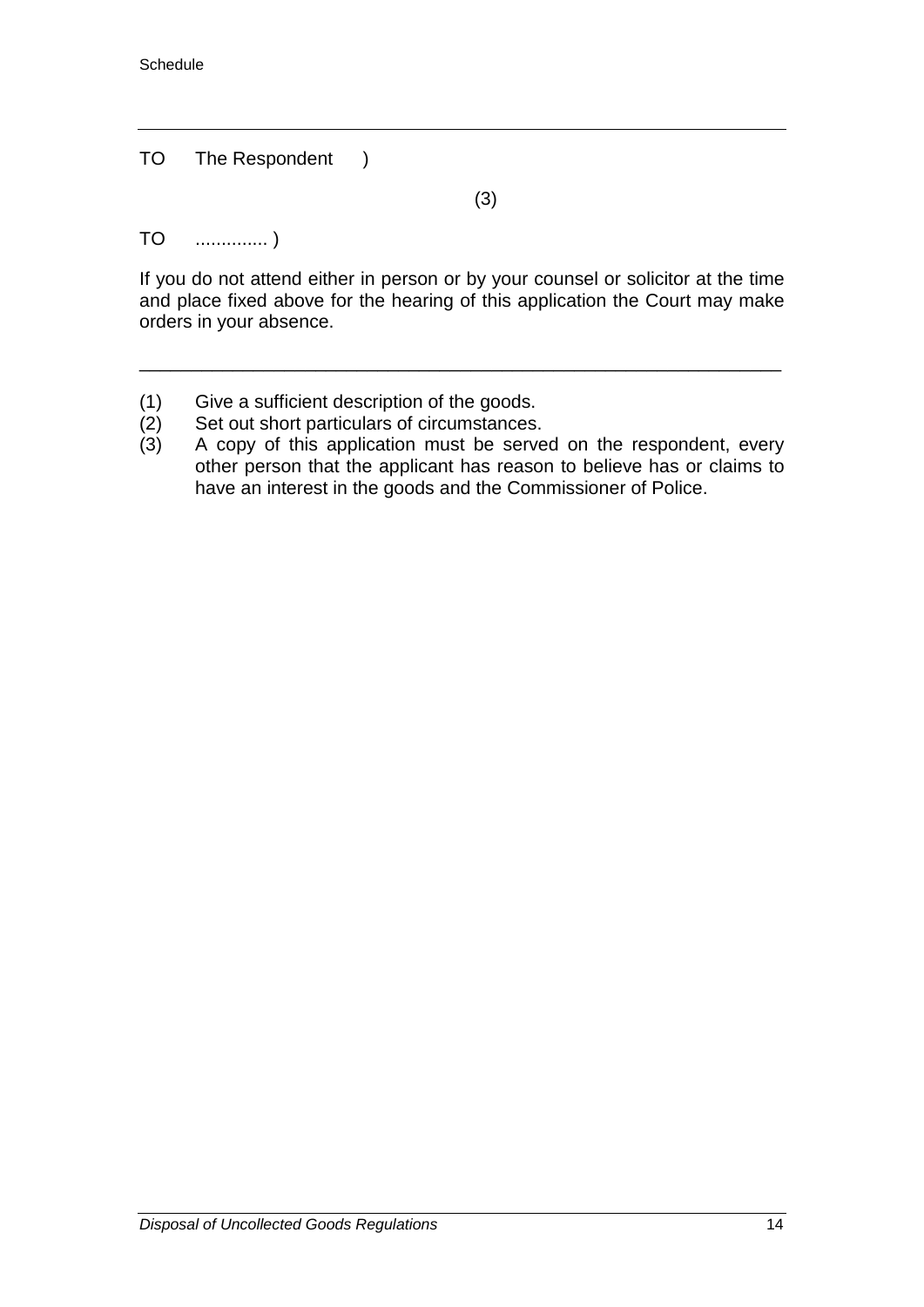sections 12(1)(c) and 21(1)

### Disposal of Uncollected Goods Ordinance

### APPLICATION UNDER PART III FOR AN ORDER TO SELL GOODS SUBJECT TO BAILMENT

In the Local Court of ....………..........

### BETWEEN

..........…….....) Applicant of ....…...........)

and

........………...) Respondent of ..........….....)

- 1. On the ............ day of ............. 19...., the respondent entrusted to the applicant the following goods: (1) ………………...............…………… …..............................................................................................................
- 2. I claim the amount of \$.......... as being due by the respondent for charges.
- 3. I estimate the value of the goods to be \$.......
- 4. The applicant hereby applies for an order to sell the goods in accordance with the Ordinance.

Dated the ................ day of ................ 19....

(Signed) .....……............. Applicant, or Applicant's **Solicitor** 

This application will be heard in the Local Court at ....................., at ........... o'clock, on the .............. day of .............., 19....

\_\_\_\_\_\_\_\_\_\_\_\_\_\_\_\_\_\_\_\_\_\_\_\_\_\_\_\_\_\_\_\_\_\_\_\_\_\_\_\_\_\_\_\_\_\_\_\_\_\_\_\_\_\_\_\_\_\_\_\_\_\_

..................... Clerk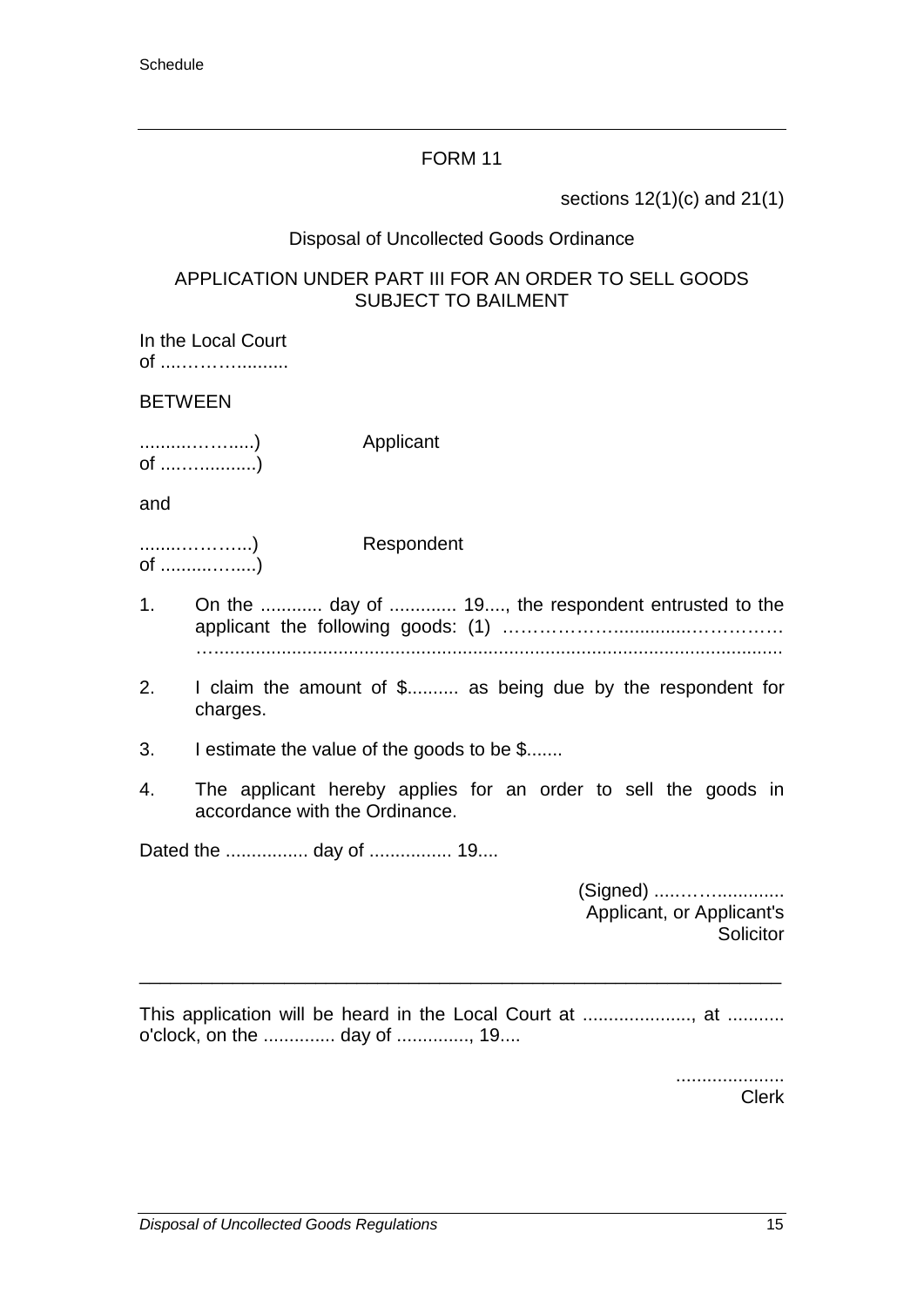TO The Respondent )

(2)

and TO ..…….......….)

If you do not attend either in person or by your counsel or solicitor at the time and place fixed above for the hearing of this application the Court may make orders in your absence.

- (1) Give a sufficient description of the goods.<br>(2) A copy of this application must be serve
- A copy of this application must be served on the respondent, every other person that the applicant has reason to believe has or claims to have an interest in the goods and on the Commissioner of Police.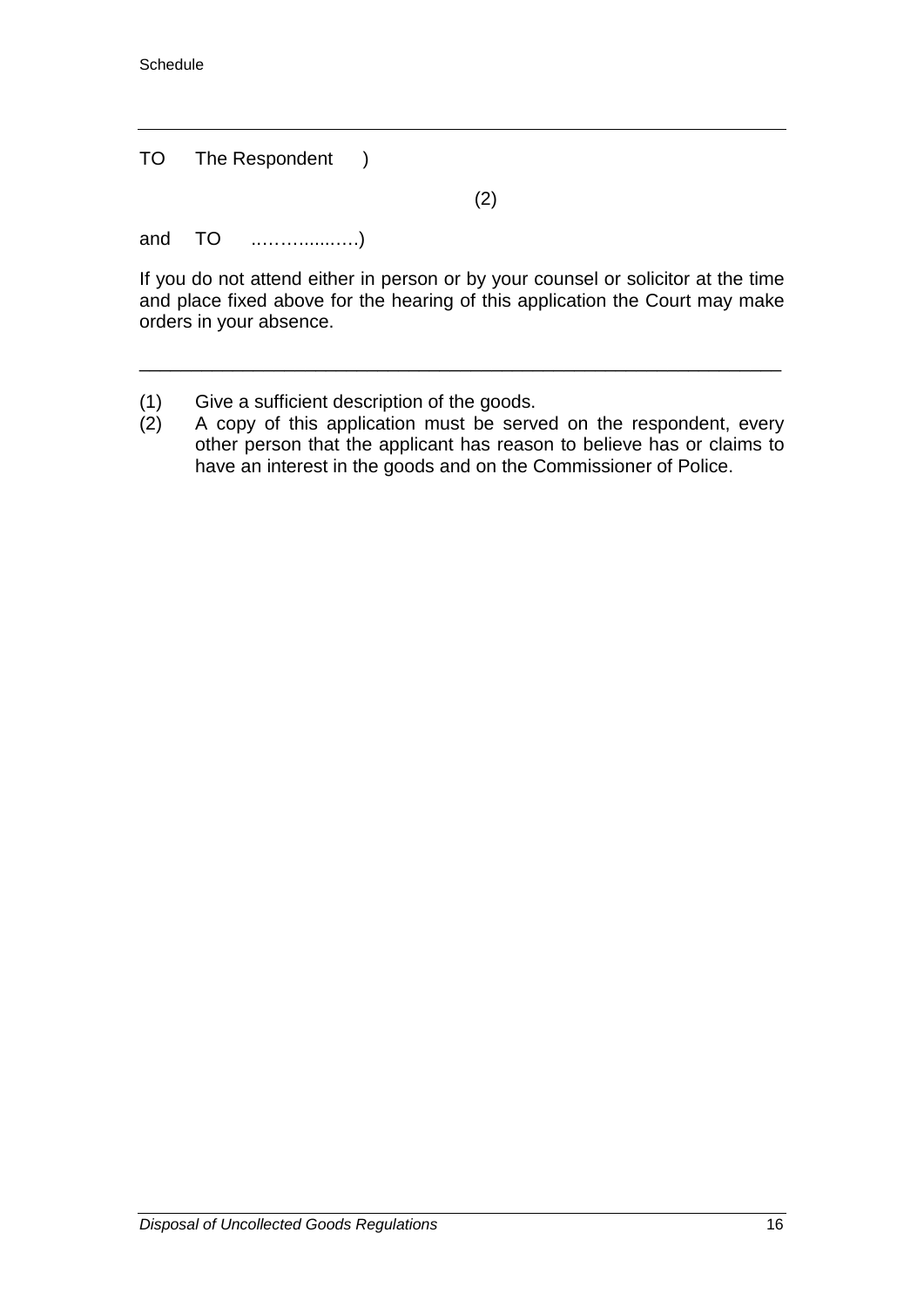Sections 16(2)

# *Disposal of Uncollected Goods Ordinance*

## APPLICATION UNDER SECTION 16(2) WHERE RESPONDENT WAS KNOWN AT DATE OF ORDER

| of             | In the Local Court    |     |           |            | No. (1) |                                                                                                                         |
|----------------|-----------------------|-----|-----------|------------|---------|-------------------------------------------------------------------------------------------------------------------------|
| <b>BETWEEN</b> |                       | (2) | $\lambda$ |            |         |                                                                                                                         |
|                |                       |     |           | Applicant  |         |                                                                                                                         |
| and            |                       |     |           |            |         |                                                                                                                         |
|                |                       |     |           | Respondent |         |                                                                                                                         |
| 1 <sub>1</sub> |                       |     |           |            |         | On  of  19, an order was made in this court<br>allowing the (6)Applicant/Respondent to sell or dispose of the following |
| 2.             |                       |     |           |            |         |                                                                                                                         |
| 3.             |                       |     |           |            |         | A dispute has arisen between the parties, as follows (5)                                                                |
| 4.             |                       |     |           |            |         | The (6) Applicant/Respondent applies to have the dispute determined.                                                    |
|                | Dated the  day of  19 |     |           |            |         |                                                                                                                         |
|                |                       |     |           |            | (6)     | (Signed)<br>Applicant/Respondent<br>or his Solicitor                                                                    |
|                |                       |     |           |            |         |                                                                                                                         |

..................... Clerk

o'clock, on the .............. day of .............., 19....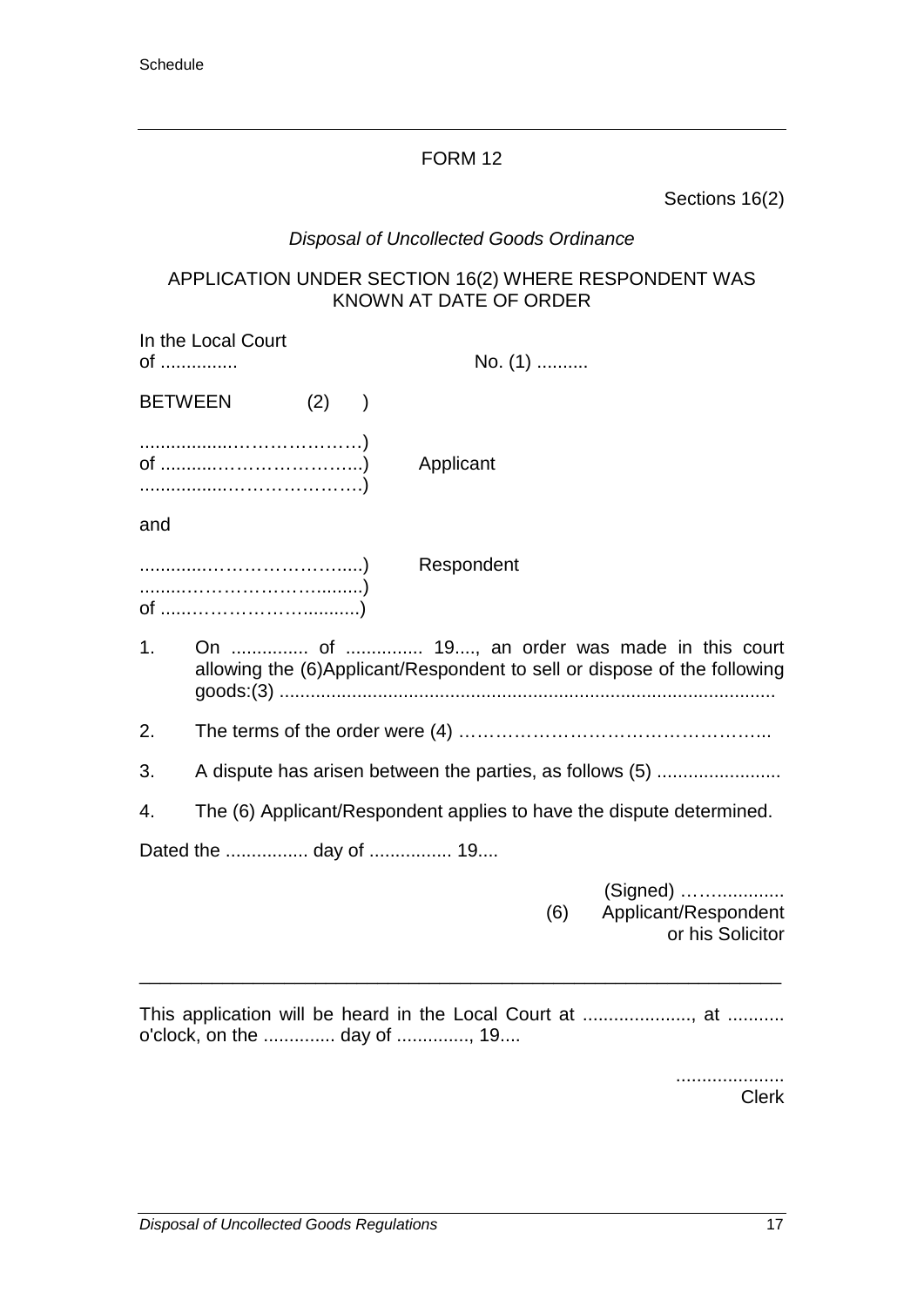## TO The (6) Applicant/Respondent

If you do not attend either in person or by your counsel or solicitor at the time and place fixed above for the hearing of the application, the Court may make orders in your absence.

- 
- (1) Insert court reference number as in original application.<br>(2) Insert names and addresses of parties as in original app (2) Insert names and addresses of parties as in original application.<br>(3) Give a sufficient description of the goods.
- (3) Give a sufficient description of the goods.<br>(4) Set out concisely terms of order.
- 
- (4) Set out concisely terms of order.<br>(5) Set out briefly particulars of the c (5) Set out briefly particulars of the dispute.<br>(6) Strike out whichever is inapplicable.
- Strike out whichever is inapplicable.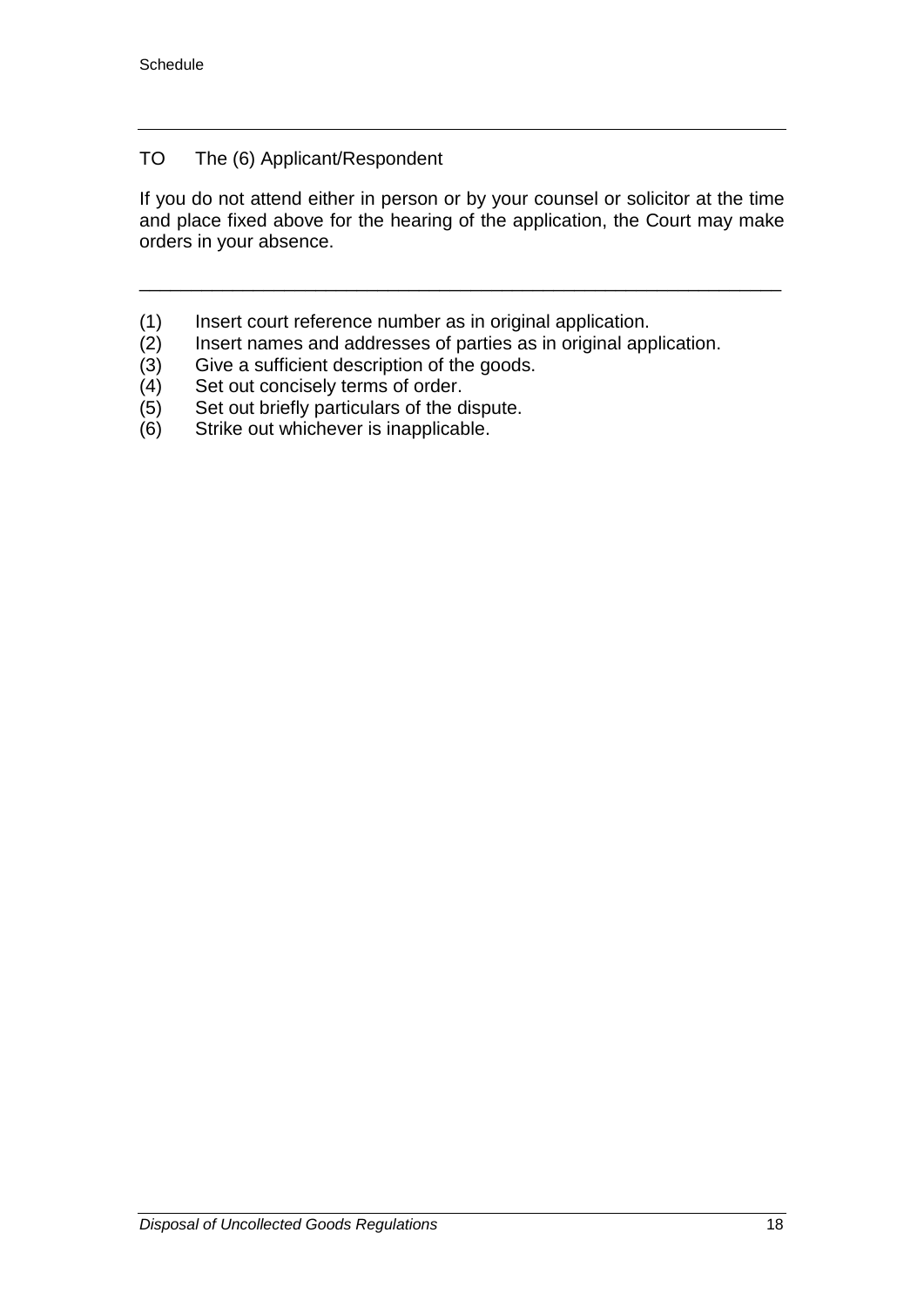section 18(1)

# *Disposal of Uncollected Goods Ordinance*

# RECORD OF GOODS SOLD OR DISPOSED OF

Name of person authorized to sell or dispose of goods ....................................

No. (1) .........................

| Name of<br>Bailor or<br>person<br>through<br>whom<br>possession<br>was<br>acquired | Description<br>of goods |                                    |                                                        | Where goods sold               | Where goods<br>destroyed,<br>name and<br>address of<br>person<br>destroying and<br>date and place<br>of destruction | Where goods<br>otherwise<br>disposed of,<br>details of<br>manner of<br>disposal and<br>person<br>disposing |  |
|------------------------------------------------------------------------------------|-------------------------|------------------------------------|--------------------------------------------------------|--------------------------------|---------------------------------------------------------------------------------------------------------------------|------------------------------------------------------------------------------------------------------------|--|
|                                                                                    |                         | Date<br>and<br>place<br>οf<br>sale | Name and<br>address of<br>person<br>conducting<br>sale | Amount of<br>gross<br>proceeds | Charges<br>paid                                                                                                     |                                                                                                            |  |

# STATEMENT

(2) ….............................................................................................……………… ................................................................................................………………… ………………………………………………..…………………………………………

(1) Where goods are sold or disposed of pursuant to an order of the Court insert court reference number.

\_\_\_\_\_\_\_\_\_\_\_\_\_\_\_\_\_\_\_\_\_\_\_\_\_\_\_\_\_\_\_\_\_\_\_\_\_\_\_\_\_\_\_\_\_\_\_\_\_\_\_\_\_\_\_\_\_\_\_\_\_\_

(2) Specify each item of charges made by person selling or disposing of goods.